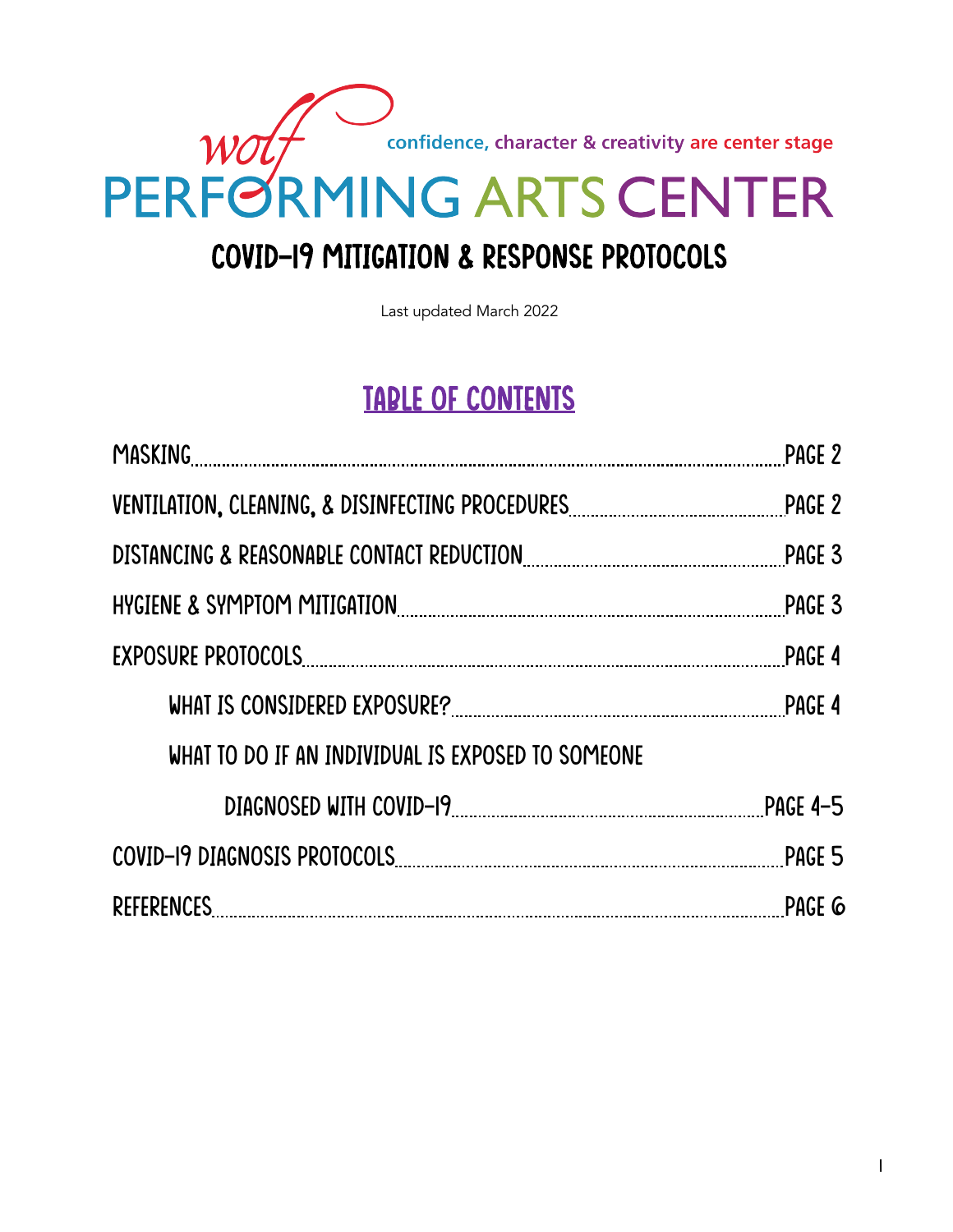# **MASKING**

- Masks are optional for all participants at Wolf PAC starting March 14, 2022.
- Any person wishing to remain masked is welcome to do so.
- Masking is still required for all audience members attending productions or showcases at Wolf PAC.
- These masking protocols are subject to change at any time as new information is released.

### VENTILATION, CLEANING, & DISINFECTING Procedures

- Ventilation will be enhanced as much as possible using any or all of the following methods, when available:
	- o Opening windows
	- o Use of fans
	- o HVAC air circulation systems
- The building will be deep cleaned once per week
- All high touch surfaces cleaned and disinfected on a regular basis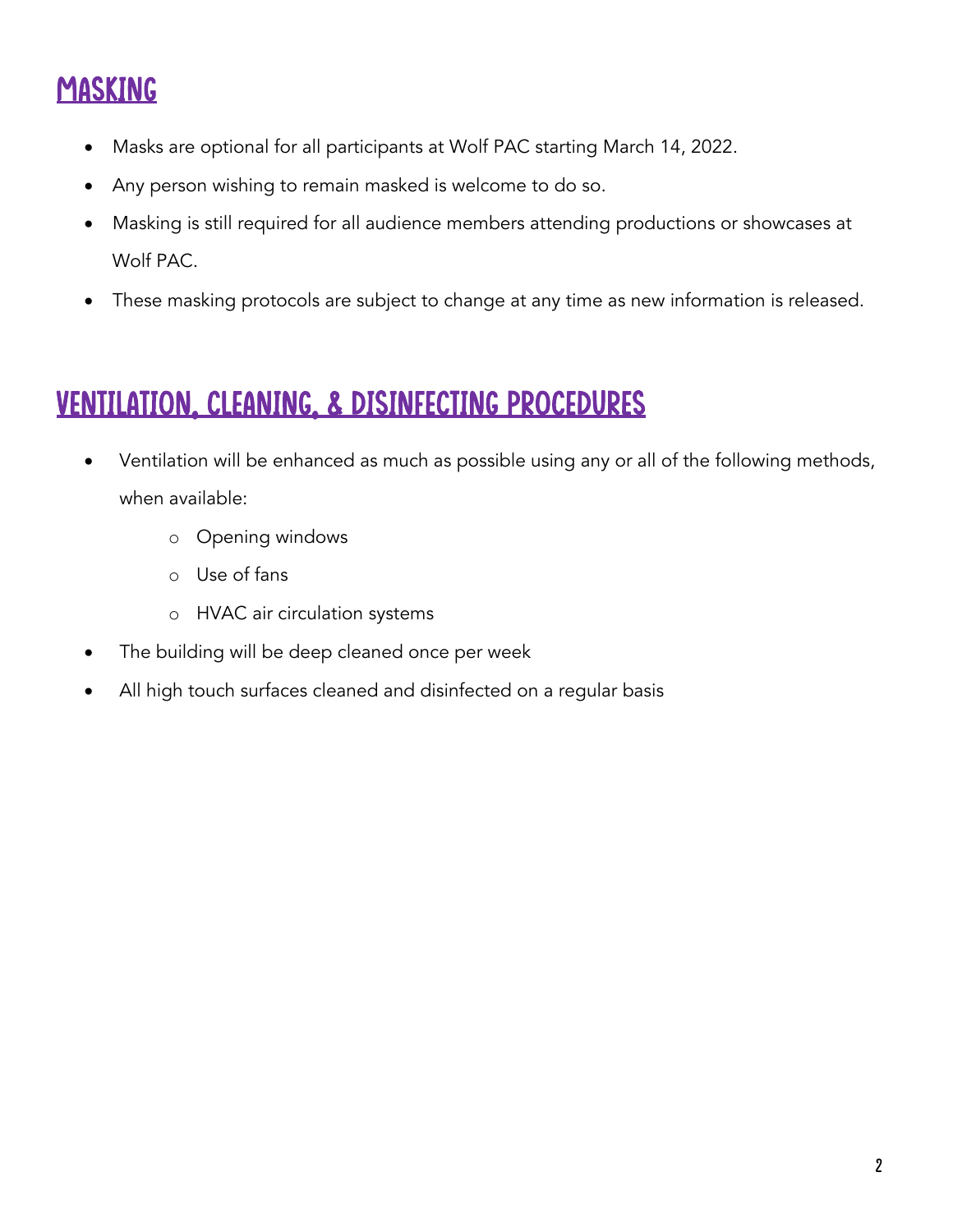# DISTANCING & REASONALDE CONTACT REDUCTION

- Every effort will be made to keep unique groups, or "pods" as independent as possible to encourage reasonable contact reduction and reduce exposure risk.
- Efforts will be made to keep all individuals socially distanced in a space when possible.

## HYGEINE & SYMPTOM MITIGATION

- Anyone who enters Wolf PAC should either wash or sanitize hands upon entry
- Enhanced hand washing and sanitizing will be encouraged throughout activities
- Anyone who enters Wolf PAC must confirm a health attestation of the following:
	- o Is your body temperature below 100.1 degrees?
	- o Have you been exposed to anyone with COVID-19?
	- o In the past 14 days, have you had any of the following symptoms:
		- § Cough
		- **Fever**
		- Sore throat
		- Loss of taste and smell
		- § Nausea, diarrhea, vomiting
		- Extreme headache, fatigue, or muscle/body aches
		- Shortness of breath or difficulty breathing
		- Congestion/runny/stuffy nose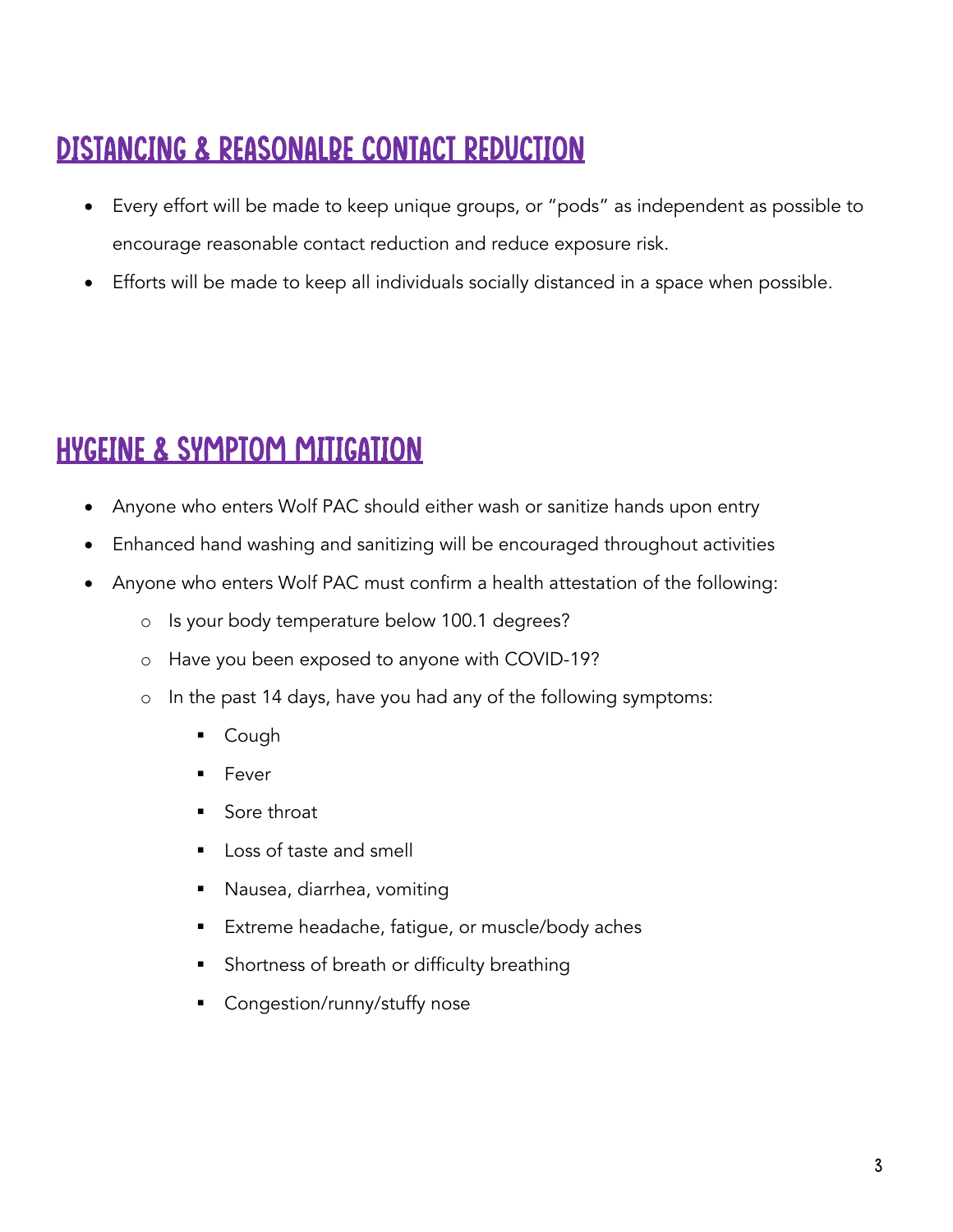### EXPOSURE PROTOCOLS

### WHAT IS CONSIDERED "EXPOSURE"?

You are considered "exposed" to someone with COVID-19 if any of the below qualifications are met:

- o You were within 6 feet of someone who has COVID-19 for a total of 15 minutes or more within 1-3 days of them receiving a positive COVID test or when symptoms first appeared (whichever came first)
- o You provided care at home to someone who is sick with COVID-19
- o You had direct physical contact with the person with COVID-19
- o You shared eating or drinking utensils with a person diagnosed with COVID-19
- o The person with COVID-19 sneezed, coughed, or somehow got respiratory droplets on you

### WHAT TO DO IF AN INDIVIDUAL IS EXPOSED TO SOMEONE DIAGNOSED WITH COVID-19:

#### *If the individual is FULLY VACCINATED,* meaning:

Age 18 or older and have received all recommended vaccine doses, including boosters if eligible

OR

Age 5-17 years and completed the primary series of COVID-19 vaccines

OR

If individual has had a positive case of COVID-19 within the past three months:

- **•** If no symptoms are present:
	- The individual may continue to attend activities
- § If symptoms are present: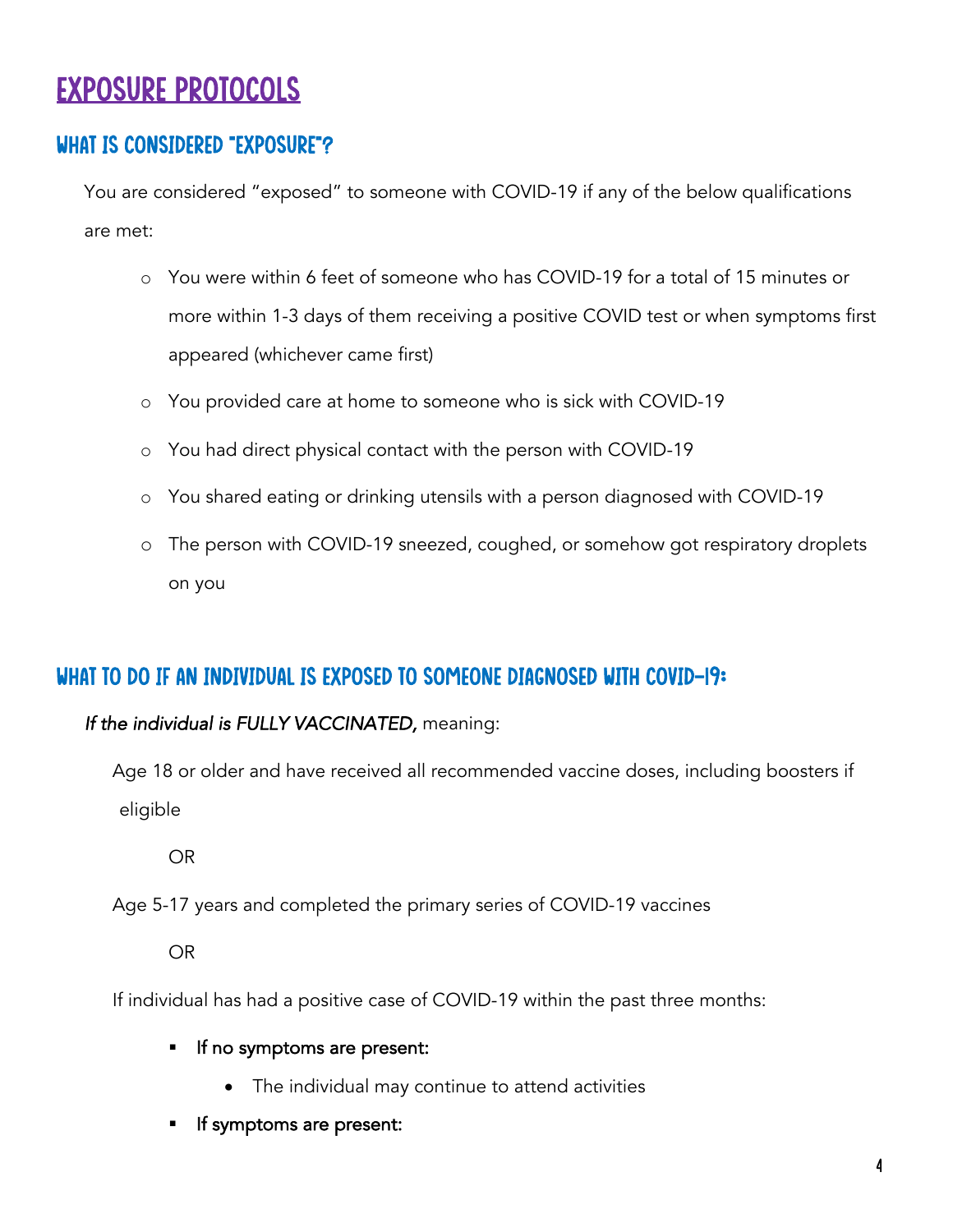- The individual may not return to activities until:
	- o Five days after date of exposure
	- o Negative antigen or PCR test taken from five days after date of exposure

#### *If the individual is NOT VACCINATED*

- o The individual will not be allowed to return to Wolf PAC activities until:
	- Five days after date of exposure and no fever or symptoms
	- Negative antigen or PCR test taken from five days after date of exposure

### COVID-19 DIAGNOSIS PROTOCOLS

### QUARATINE PROTOCOLS IF DIANOSED OF COVID-19

If an individual is diagnosed with COVID-19, that person will not be allowed to return to Wolf PAC until the following criteria has been met:

- o Individual is five days from the date of diagnosis and does not have fever or symptoms
- o Individual is fever-free for 24 hours (without the use of fever-reducing medication) and symptoms (if present) are improving.